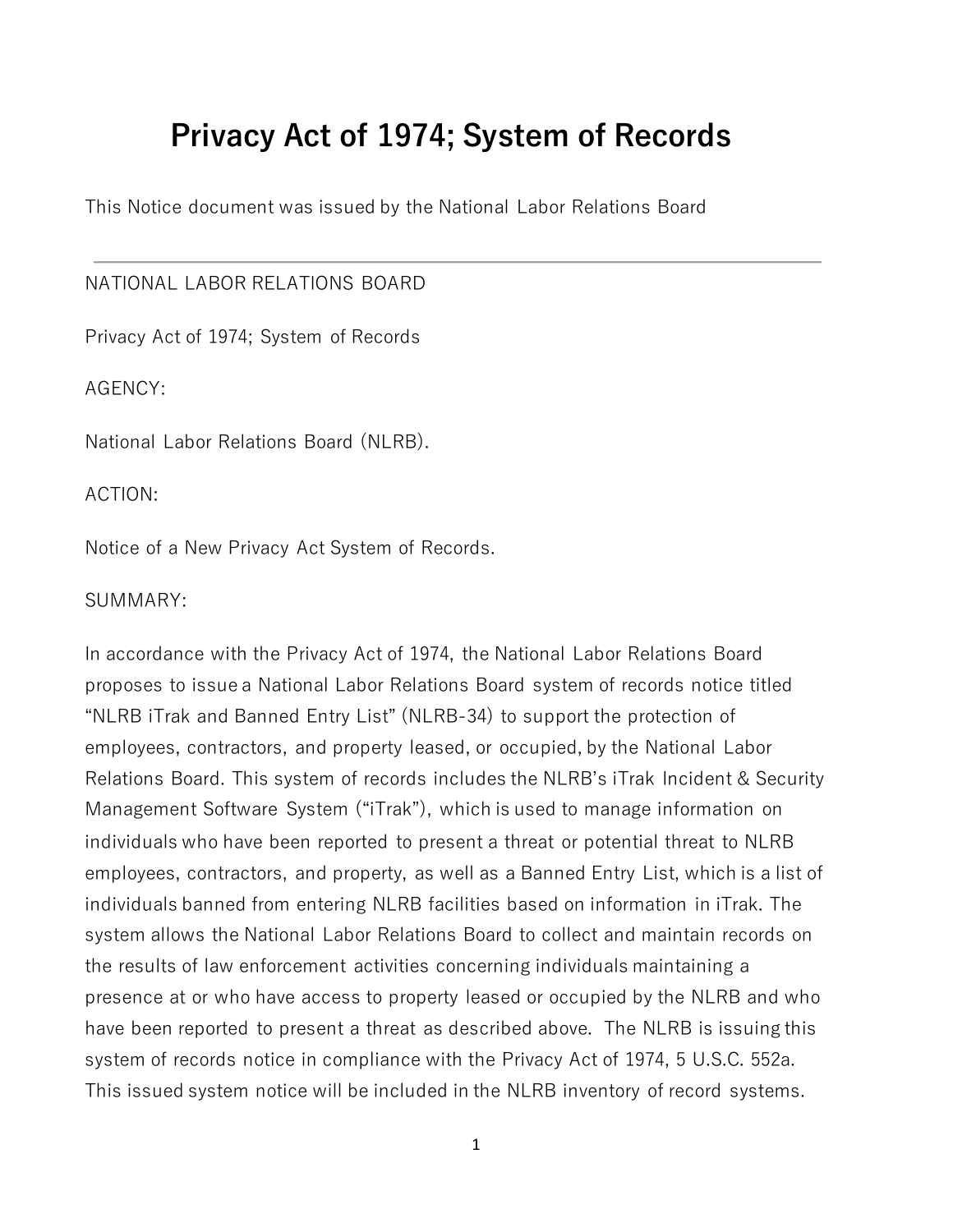All persons are advised that, in the absence of submitted comments considered by the Agency as warranting modification of the notice as here proposed, it is the intention of the Agency that the notice shall be effective upon expiration of the comment period without further action.

### DATES:

Written comments on the system's routine uses must be submitted on or before [30 days after publication]. This system will be effective upon publication. The routine uses in this action will become effective on [30 days after publication] unless written comments are received that require a contrary determination.

# ADDRESSES:

All persons who desire to submit written comments for consideration by the Agency in connection with this proposed notice of the amended system of records shall mail them to the Agency's Senior Agency Official for Privacy, National Labor Relations Board, 1015 Half Street S.E., Third Floor, Washington, DC 20570-0001, or submit them electronically to [privacy@nlrb.gov.](mailto:pac@nlrb.gov) Comments may also be submitted electronically through [http://www.regulations.gov,](http://www.regulations.gov/) which contains a copy of this proposed notice and any submitted comments.

# FOR FURTHER INFORMATION CONTACT:

For general questions and privacy issues please contact: Privacy and Information Security Specialist, Office of the Chief Information Officer, National Labor Relations Board, 1015 Half Street S.E., Third Floor, Washington, DC 20570-0001, (202) 273- 3733, or at [privacy@nlrb.gov.](mailto:privacy@nlrb.gov)

# SUPPLEMENTARY INFORMATION:

The Agency exempts a new system of records, NLRB-34, NLRB iTrak and Banned Entry List, from the following provisions of the Privacy Act: 5 U.S.C. 552a(c)(3), (d),  $(e)(1)$ ,  $(e)(4)(G)$ ,  $(e)(4)(H)$ ,  $(e)(4)(I)$ , and  $(f)$ . The Agency is claiming exemptions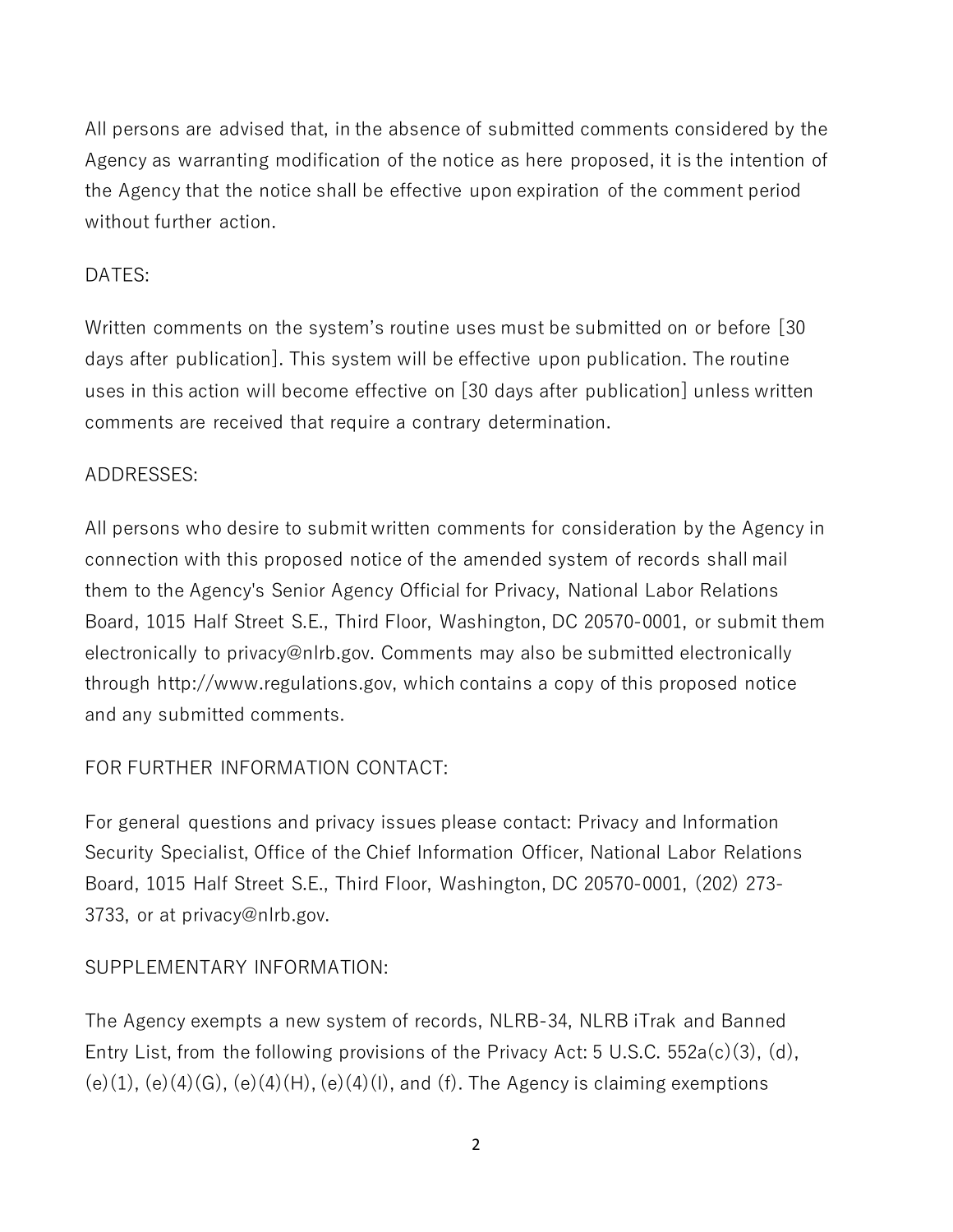pursuant to Section [5 U.S.C. 552a](https://api.fdsys.gov/link?collection=uscode&title=5&year=mostrecent§ion=552&type=usc&link-type=html)(k)(1), (2), and (5) of that Act. The Agency's Direct Final Rule setting forth these exemptions appears elsewhere in today's issue of the Federal Register.

In accordance with 5 U.S.C. 552a(r), the NLRB has provided a report of this system of records to Congress and to the Office of Management and Budget.

NLRB-34

SYSTEM NAME:

NLRB iTrak and Banned Entry List

### SECURITY CLASSIFICATION:

Most of the iTrak and Banned Entry List records are not classified. However, limited records of individuals, or portions of records, may be classified in the interest of national security.

### SYSTEM LOCATION:

Records are maintained at the National Labor Relations Board Headquarters in Washington, DC and in NLRB field locations, which are available at https://www.nlrb.gov/who-we-are/regional-offices.

### SYSTEM MANAGER:

For all locations: Chief Security Officer, Security Branch, (202) 273-1990, 1015 Half Street S.E., Washington, DC 20570-0001.

### AUTHORITY FOR MAINTENANCE OF THE SYSTEM:

[Executive Order 12958,](https://www.federalregister.gov/executive-order/12958) as amended by [Executive Order 13292;](https://www.federalregister.gov/executive-order/13292) Title [5 U.S.C.](https://api.fdsys.gov/link?collection=uscode&title=5&year=mostrecent§ion=552&type=usc&link-type=html)  [552a](https://api.fdsys.gov/link?collection=uscode&title=5&year=mostrecent§ion=552&type=usc&link-type=html)(e)(10); Title 44 U.S.C. chapters 21 and 33. These statutes and Executive Orders are directed toward security of United States Government records maintained by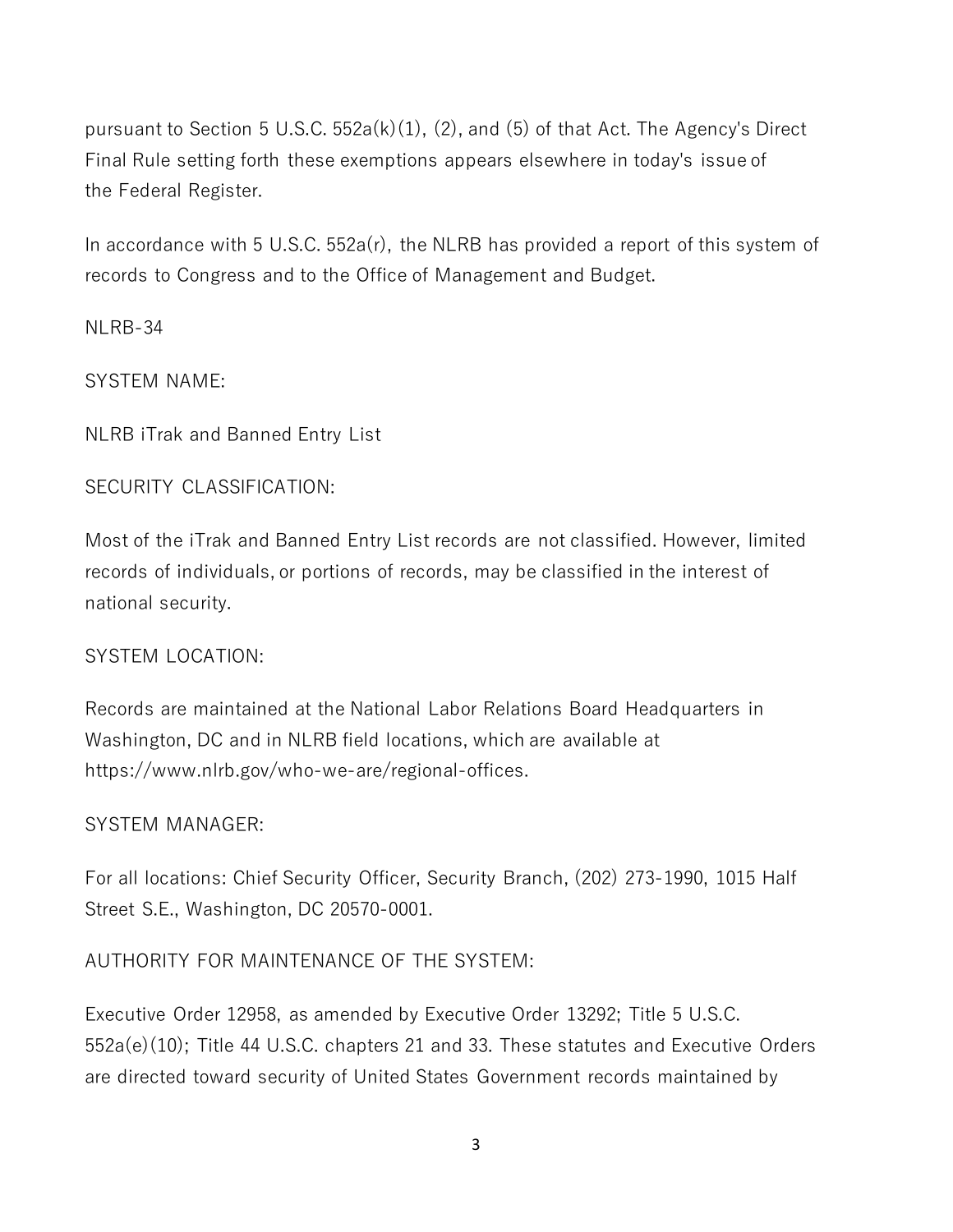federal agencies. Title 40 U.S.C. section 1315, and Title [41 C.F.R. section 102-](https://www.federalregister.gov/select-citation/2016/07/30/41-CFR-102)81.10 and 81.15. This statute and the federal regulations are directed toward security of United States Government buildings and the people working at and visiting such buildings.

# PURPOSES OF THE SYSTEM:

The purpose of this system is to maintain and record the results of law enforcement activities in support of the protection of NLRB employees and contractors and of property leased or occupied by the National Labor Relations Board and its Regional Offices. It will also be used to pursue criminal prosecution or civil penalty actions against individuals or entities suspected of offenses that may have been committed against property owned, occupied, or secured by the NLRB or persons on the property.

# CATEGORIES OF INDIVIDUALS COVERED BY THE SYSTEM:

Categories of individuals covered by this system include:

Individuals or entities involved in, suspected of being involved in, or who the Agency believes may become involved in criminal acts against the buildings, grounds, and property that are leased or occupied by the National Labor Relations Board, or against persons who are in or on such buildings, grounds, or property.

# CATEGORIES OF RECORDS IN THE SYSTEM:

Records in the system may include the following types of information about individuals:

- Individual's or entity's name;
- Alias;
- Digital video recordings and Closed Circuit Television (CCTV) recordings;
- Audio recordings;
- Date of birth, place of birth, and age;
- Social Security number;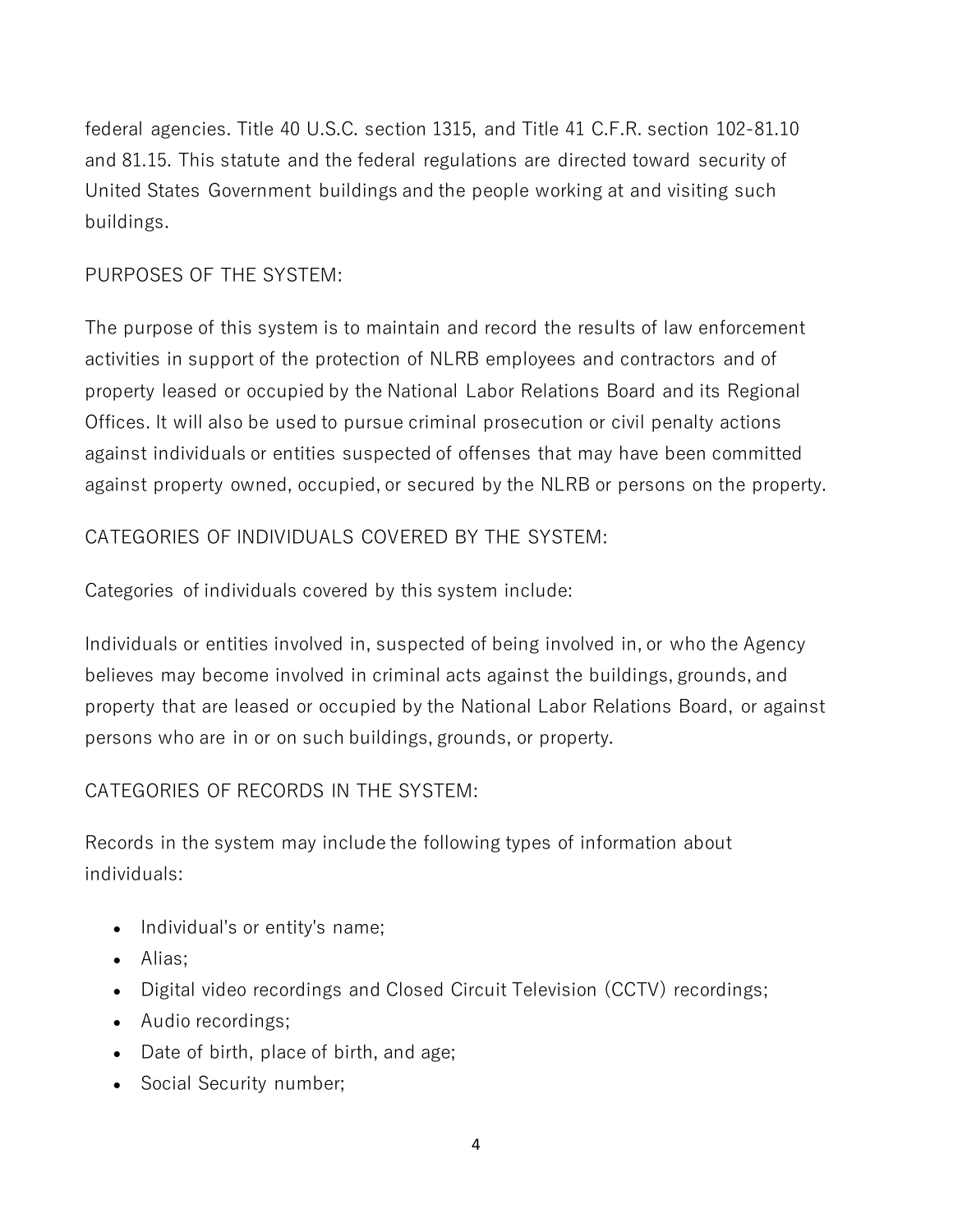- Alien File Number (A-Number);
- Duty/work address and telephone number;
- Race and ethnicity;
- Citizenship;
- Sex;
- Marital status;
- Identifying marks (e.g., tattoos, scars);
- Height and weight;
- Eye and hair color;
- Biometric data (e.g., photograph, fingerprints);
- Home address, telephone number, and other contact information;
- Driver's license information and citations issued;
- Vehicle information;
- Date, location, nature and details of the incident/offense;
- Alcohol, drugs, or weapons involvement;
- Bias against any particular group;
- Confinement information to include location of correctional facility;
- Gang/cult affiliation, if applicable;
- Release/parole/clemency eligibility dates;
- Foreign travel notices and reports including briefings and debriefings;
- Notices and reports with foreign contacts;
- Reports of investigation;
- Statements of individuals, affidavits, and correspondence;
- Documentation pertaining to criminal activities;
- Investigative surveys;
- Certifications pertaining to qualifications for employment, including but not limited to education, firearms, first aid, and CPR;
- Technical, forensic, polygraph, and other investigative support to criminal investigations to include source control documentation and regional information;
- Data on individuals to include victims, witnesses, complainants, offenders, and suspects;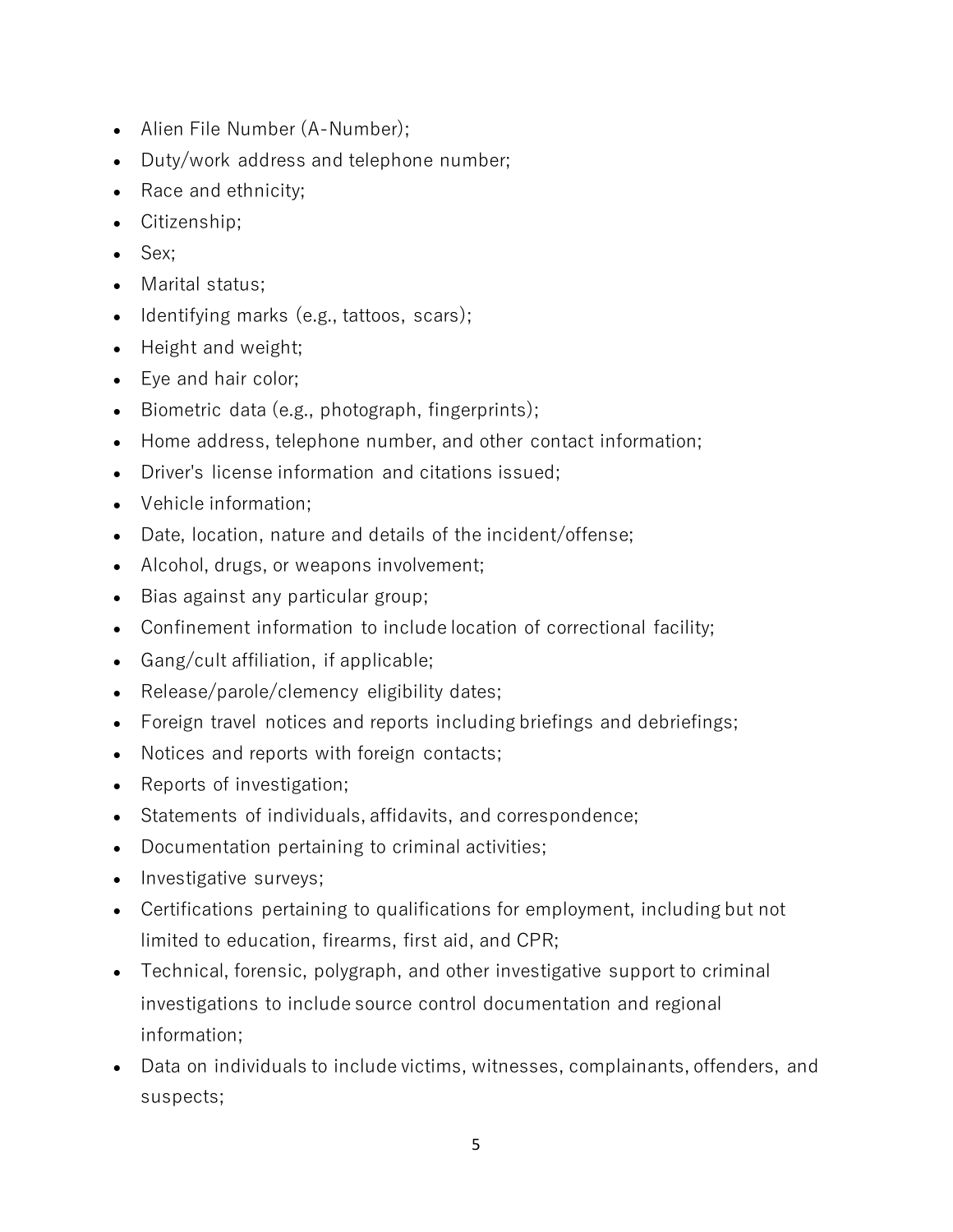- Records of possible espionage, foreign intelligence service elicitation activities, and terrorist collection efforts directed at the U.S. Government or its staff, contractors, or visitors;
- Records of close coordination with the intelligence and law enforcement community.

# RECORD SOURCE CATEGORIES:

Records are obtained from sources contacted during investigations; NLRB employees; state, tribal, international, and local law enforcement; and federal departments and agencies.

# ROUTINE USES OF RECORDS MAINTAINED IN THE SYSTEM, INCLUDING CATEGORIES OF USERS AND PURPOSES OF SUCH USES:

In addition to those disclosures generally permitted under 5 U.S.C. 552a(b), all or a portion of the records or information contained in this system may be disclosed outside the NLRB as a routine use pursuant to 5 U.S.C.  $552a(b)(3)$  as follows:

1. To the Department of Justice for use in litigation when either (a) the Agency or any component thereof, (b) any employee of the Agency in his or her official capacity, (c) any employee of the Agency in his or her individual capacity where the Department of Justice has agreed to represent the employee, or (d) the United States Government is a party to litigation or has an interest in such litigation, and the Agency determines that the records are both relevant and necessary to the litigation.

2. To a court or other adjudicative body before which the Agency is authorized to appear, when either (a) the Agency or any component thereof, (b) any employee of the Agency in his or her official capacity, (c) any employee of the Agency in his or her individual capacity, where the Agency has agreed to represent the employee, or (d) the United States Government is a party to litigation or has an interest in such litigation, and the Agency determines that the records are both relevant and necessary to the litigation.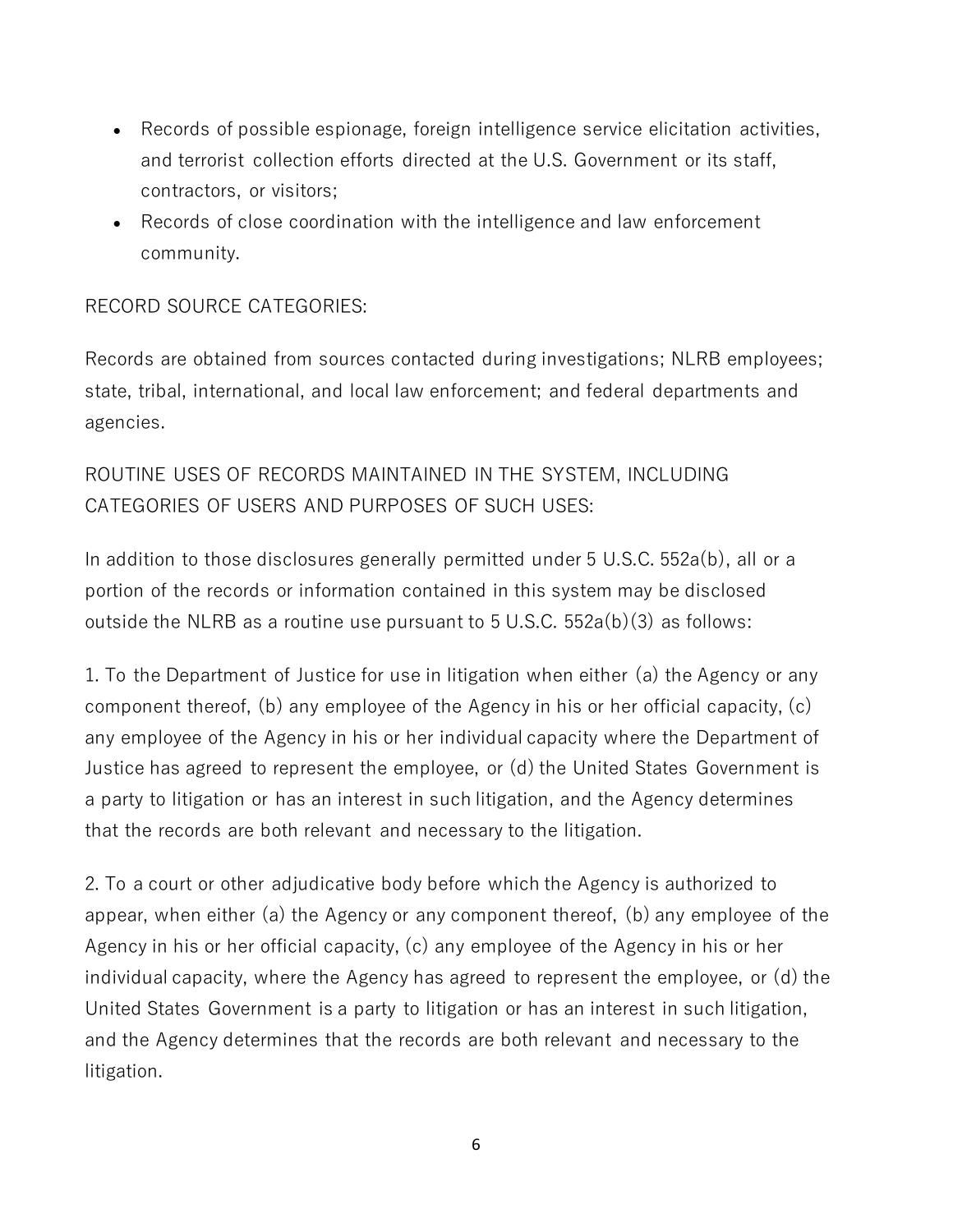3. To a Member of Congress or to a Congressional staff member in response to an inquiry of the Congressional office made at the written request of the constituent about whom the record is maintained. However, the investigative file, or parts thereof, will only be released to a Congressional office if the Agency receives a signed statement under [28 U.S.C. 1746](https://api.fdsys.gov/link?collection=uscode&title=28&year=mostrecent§ion=1746&type=usc&link-type=html) from the subject of the investigation.

4. To the National Archives and Records Administration (NARA) pursuant to records management inspections being conducted under the authority of 44 U.S.C. 2904 and 2906.

5. To the National Archives and Records Administration, Office of Government Information Services (OGIS), to the extent necessary to fulfill its responsibilities in 5 U.S.C. 552(h), to review administrative agency policies, procedures and compliance with the Freedom of Information Act (FOIA), and to facilitate OGIS's offering of mediation services to resolve disputes between persons making FOIA requests and administrative agencies.

6. To appropriate agencies, entities, and persons when:

a. the National Labor Relations Board determines that the use of information from this system of records is reasonably necessary and otherwise compatible with the purpose of collection to assist another federal recipient agency or entity in (a) responding to a suspected or confirmed breach of private information, or (b) preventing, minimizing, or remedying the risk of harm to individuals, the recipient agency or entity (including its information systems, programs, and operations), the Federal Government, or national security resulting from a suspected or confirmed breach; or

b. the National Labor Relations Board suspects or has confirmed there has been a breach of this system of records; and (a) the NLRB has determined that as a result of the suspected or confirmed breach, there is a risk of harm to individuals, harm to the NLRB (including its information systems, programs, and operations), the Federal Government, or national security; and (b) the disclosure made to such agencies, entities, and persons is reasonably necessary to assist in connection with the NLRB's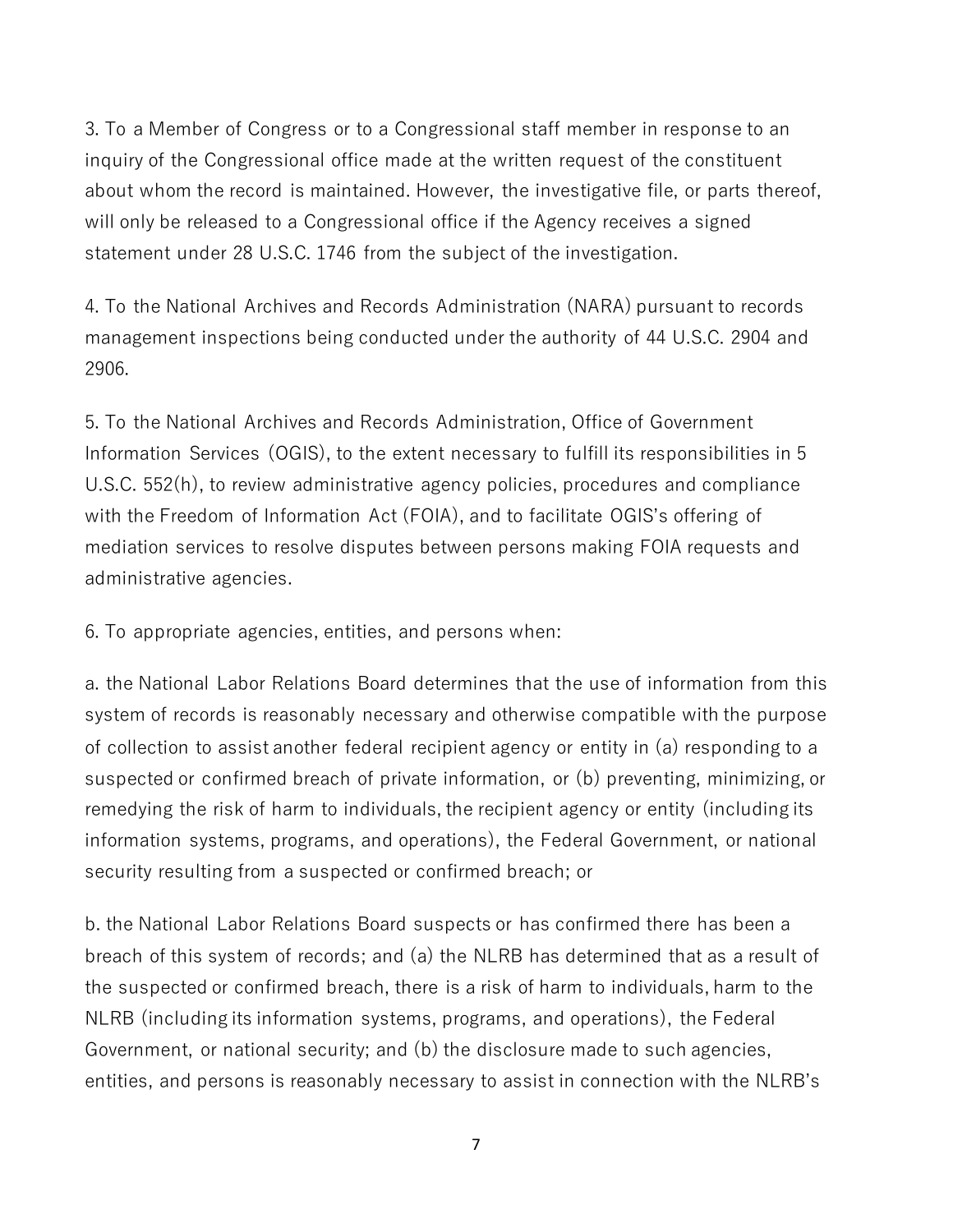efforts to respond to the suspected or confirmed breach or to prevent, minimize, or remedy such harm.

7. To contractors and their agents, grantees, experts, consultants, and others performing or working on a contract, service, grant, cooperative agreement, or other assignment for NLRB, when necessary to accomplish an agency function related to this system of records. Individuals provided information under this routine use are subject to the same Privacy Act requirements and limitations on disclosure as are applicable to NLRB employees.

8. To an appropriate federal, state, tribal, or local law enforcement agency or other appropriate authority charged with investigating or prosecuting a violation or enforcing or implementing a law, rule, regulation, or order, when a record, either on its face or in conjunction with other information, indicates a violation or potential violation of law, which includes criminal, civil, or regulatory violations, and such disclosure is proper and consistent with the official duties of the person making the disclosure.

9. To a court, magistrate, or administrative tribunal in the course of presenting evidence, including disclosures to opposing counsel or witnesses in the course of civil discovery, litigation, or settlement negotiations or in connection with criminal law proceedings or pursuant to the order of a court of competent jurisdiction.

10. To third parties during the course of a law enforcement investigation to the extent necessary to obtain information pertinent to the investigation, provided disclosure is appropriate to the proper performance of the official duties of the officer making the disclosure.

11. To a federal, state, local agency, or other appropriate entities or individuals, or through established liaison channels to selected foreign governments, in order to provide intelligence, counterintelligence, or other information for the purposes of intelligence, counterintelligence, or antiterrorism activities authorized by United States law, Executive Order, or other applicable national security directive.

8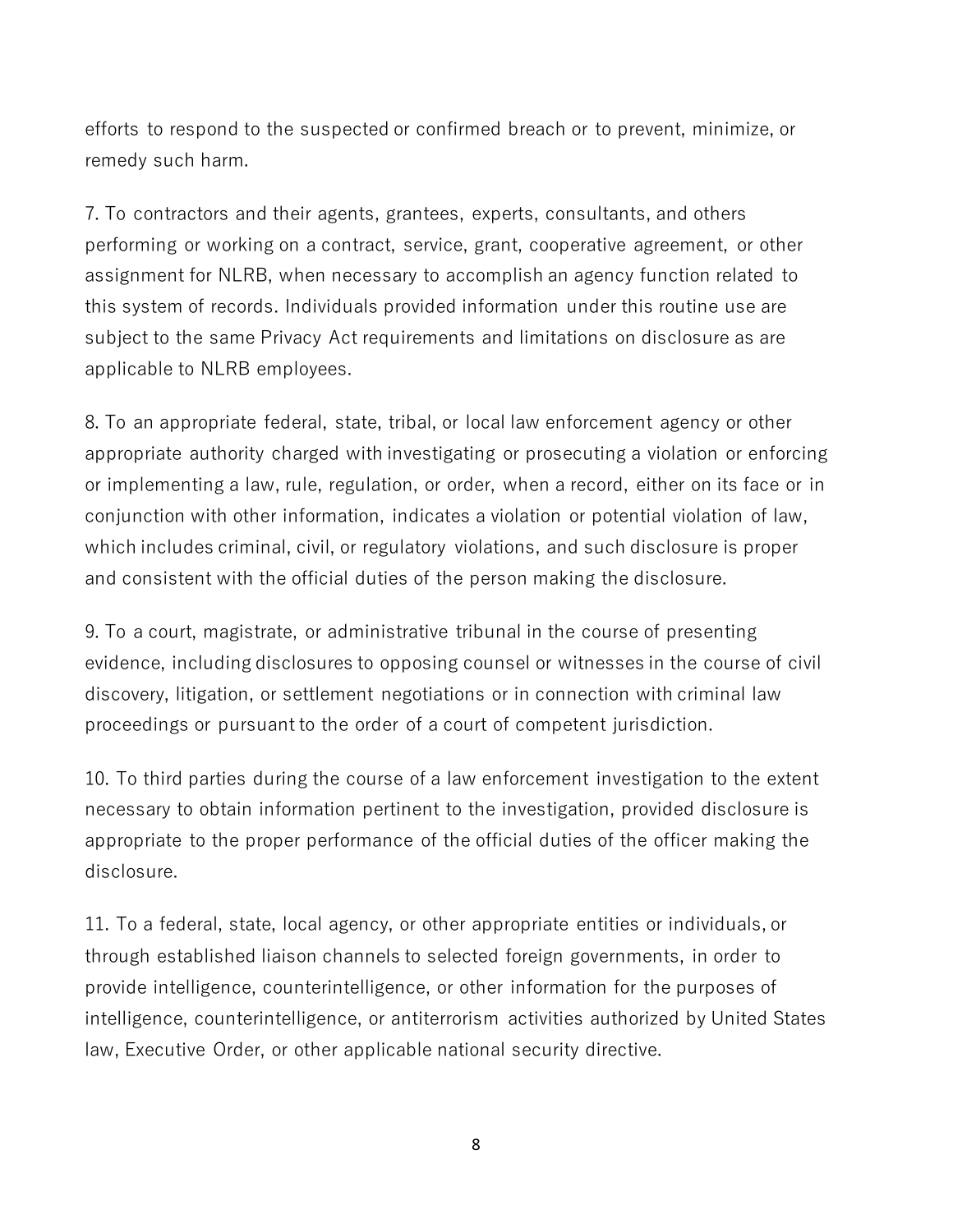12. To a public or professional licensing organization when such information indicates, either by itself or in combination with other information, a violation or potential violation of professional standards, or reflects on the moral, educational, or professional qualifications of an individual who is licensed or who is seeking to become licensed.

13. To individuals involved in incidents occurring on federal facilities, their insurance companies, and their attorneys for the purpose of adjudicating a claim, such as personal injury, traffic accident, or other damage to property. The release of personal information is limited to that required to adjudicate a claim.

14. To the news media and the public, with the approval of the Senior Agency Official for Privacy in consultation with counsel, when there exists a legitimate public interest in the disclosure of the information, when disclosure is necessary to preserve confidence in the integrity of the NLRB, or when disclosure is necessary to demonstrate the accountability of the NLRB's employees or individuals covered by the system, except to the extent the Senior Agency Official for Privacy determines that release of the specific information in the context of a particular case would constitute a clearly unwarranted invasion of personal privacy.

# POLICIES AND PRACTICES FOR STORAGE OF RECORDS:

Records are maintained in paper format in file folders, on digital images, and in electronic databases. Any classified information is maintained in a storage container that meets classification requirements.

# POLICIES AND PRACTICES FOR RETRIEVAL OF RECORDS:

Records may be retrieved by individual name or other personal identifier listed in "Categories of Records," when applicable.

# POLICIES AND PRACTICES FOR RETENTION AND DISPOSAL OF RECORDS: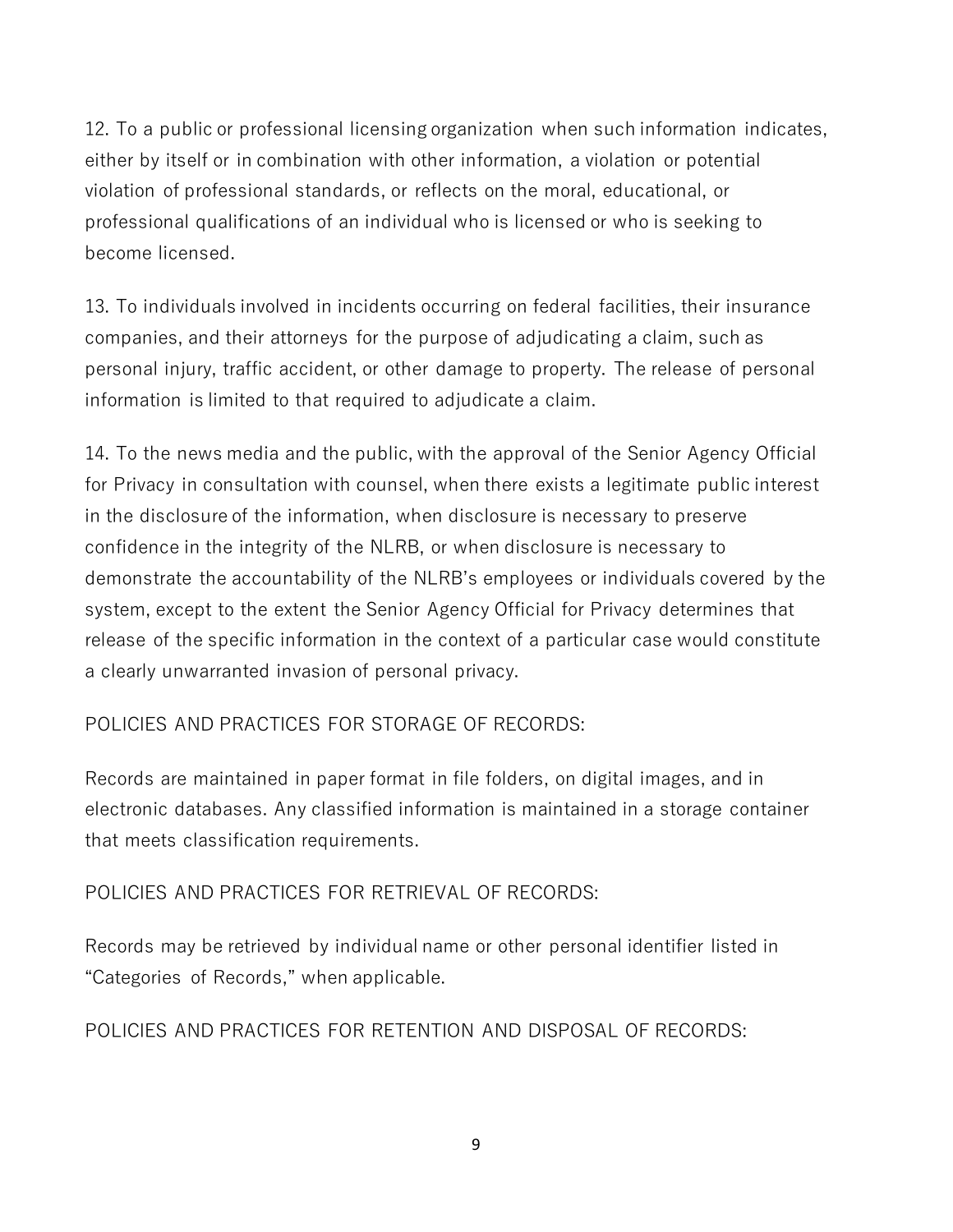Records are maintained in accordance with NARA General Records Schedule 5.6, Security Records, Item 010 Security Administrative Records, which generally requires destruction after three years, but which also permits longer retention as required for business use. Disposition Authority: DAA-GRS-2017-0006-0001.

### ADMINISTRATIVE, TECHNICAL, AND PHYSICAL SAFEGUARDS:

Paper—Paper files are stored in a locked file cabinet or a secure facility with an intrusion alarm system at NLRB Headquarters in the Security Branch. Access is limited to security specialists and their duly authorized representatives who have a need to know the information for the performance of their official duties. The U.S. Postal Service and other postal providers are used to transmit hard copy records sent to and from field offices, other agencies, and designated individuals.

Electronic—Comprehensive electronic records are maintained in the Security Branch and on the NLRB network. Electronic records are maintained in computer databases in a secure room accessible only by a personal identity verification card reader which is limited to Office of Chief Information Officer designated employees. Information that is transmitted electronically from field offices is encrypted. Access to the records is restricted to security staff with a specific role in creating and maintaining the Banned Entry List.

### NOTIFICATION PROCEDURES:

For records not exempted under 5 U.S.C.  $552a(k)(1)$ , (2), and (5), an individual may inquire as to whether this system contains a record pertaining to such individual by sending a request in writing, signed, to the System Manager at the address above, in accordance with the procedures set forth in [29 CFR 102.119\(](https://www.federalregister.gov/select-citation/2016/11/21/29-CFR-102.119)a).

An individual requesting notification of records in person must provide identity documents sufficient to satisfy the custodian of the records that the requester is entitled to such notification, such as a government-issued photo ID. Individuals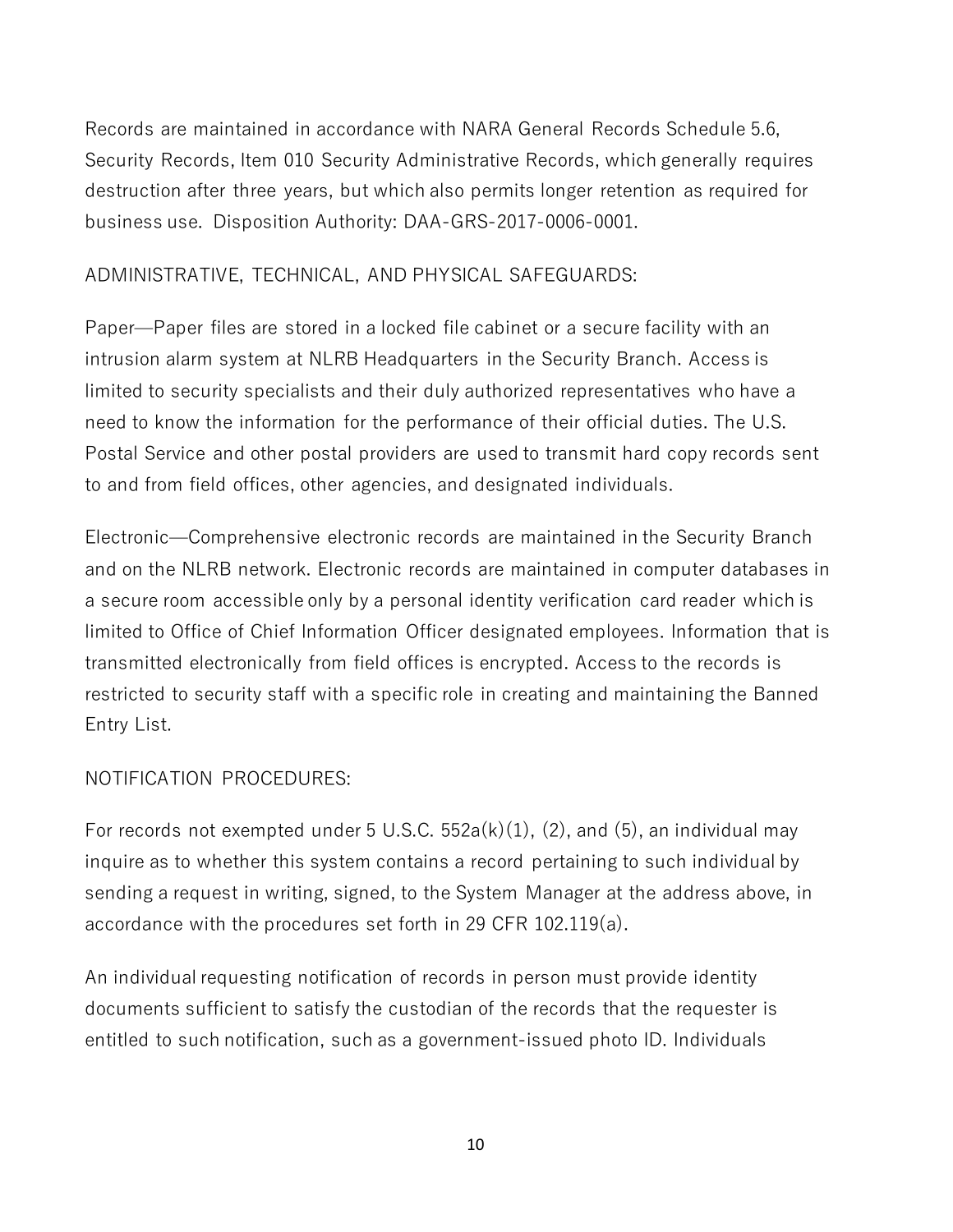requesting notification via mail must furnish, at minimum, name, date of birth, and home address in order to establish identity.

#### RECORD ACCESS PROCEDURES:

For records not exempted under 5 U.S.C.  $552a(k)(1)$ , (2), and (5), an individual seeking to gain access to records in this system pertaining to him or her should contact the System Manager at the address above, in accordance with the procedures set forth in [29 CFR 102.119\(](https://www.federalregister.gov/select-citation/2016/11/21/29-CFR-102.119)b) and (c).

An individual requesting access in person must provide identity documents sufficient to satisfy the custodian of the records that the requester is entitled to such access, such as a government-issued photo ID. Individuals requesting access via mail must furnish, at minimum, name, date of birth, and home address in order to establish identity. Requesters should also reasonably specify the record contents being sought. Investigative information created by other agencies remains the property of those agencies and requests regarding such material must be directed to them.

### CONTESTING RECORD PROCEDURES:

For records not exempted under 5 U.S.C.  $552a(k)(1)$ , (2), and (5), an individual may request amendment of a record pertaining to such individual maintained in this system by directing a request to the System Manager at the address above, in accordance with the procedures set forth in [29 CFR 102.119\(](https://www.federalregister.gov/select-citation/2016/11/21/29-CFR-102.119)d).

An individual seeking to contest records in person must provide identity documents sufficient to satisfy the custodian of the records that the requester is entitled to contest such records, such as a government-issued photo ID. Individuals seeking to contest records via mail must furnish, at minimum, name, date of birth, and home address in order to establish identity. Requesters should also reasonably identify the record, specify the information they are contesting, state the corrective action sought and the reasons for the correction along with supporting justification showing why the record is not accurate, timely, relevant, or complete. Investigative information created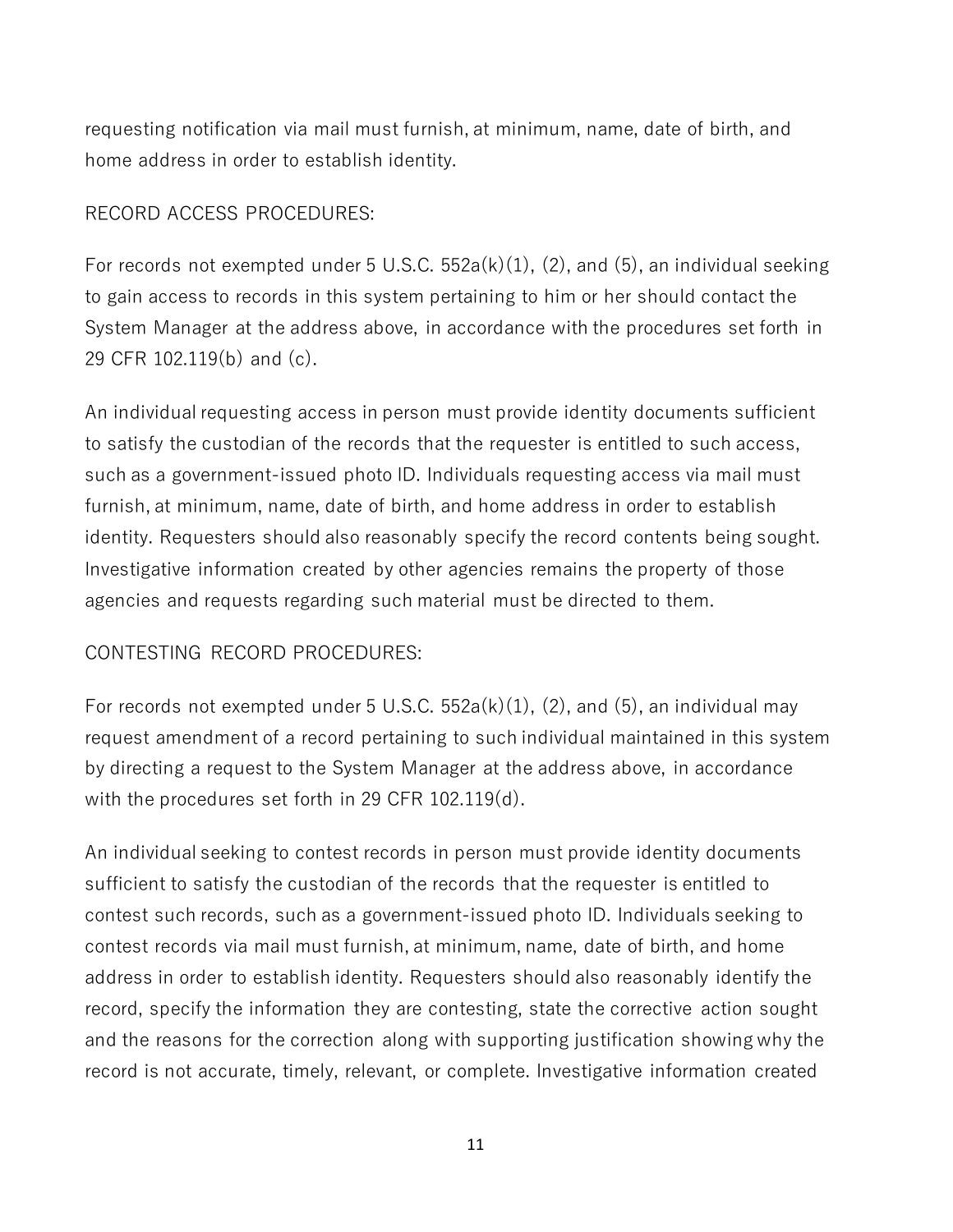by other agencies remains the property of those agencies and requests regarding such material must be directed to them.

### EXEMPTIONS PROMULGATED FOR THE SYSTEM:

Pursuant to 5 U.S.C.  $552a(k)(1)$ ,  $(2)$ , and  $(5)$ , the Agency has exempted portions of this system that relate to providing an accounting of disclosures to the data subject, and access to and amendment of records  $(5 \text{ U.S.C. } 552a(c)(3),(d), (e)(1), (e)(4)(G),$  $(e)(4)(H)$ ,  $(e)(4)(I)$ , and  $(f)$ ). This system may contain the following types of information:

1. Properly classified information subject to the provisions of section 552(b)(1), which describes matters that are: (A) specifically authorized under criteria established by an Executive order to be kept secret in the interest of national defense or foreign policy and (B) in fact properly classified pursuant to such Executive order.

2. Investigatory material compiled for law enforcement purposes, other than material within the scope of 5 U.S.C.  $552a(j)(2)$ : provided, however, that if any individual is denied any right, privilege, or benefit to which he would otherwise be entitled by Federal law, or for which he would otherwise be eligible, as a result of the maintenance of such material, such material shall be provided to such individual, except to the extent that the disclosure of such material would reveal the identity of a source who furnished information to the Government under an express promise that the identity of the source would be held in confidence, or, prior to September 27, 1975, under an implied promise that the identity of the source would be held in confidence.

3. Investigatory material compiled solely for the purpose of determining suitability, eligibility, or qualifications for Federal civilian employment and Federal contracts or access to classified information. Materials may be exempted to the extent that release of the material to the individual whom the information is about would reveal the identity of a source who furnished information to the Government under an express promise that the identity of the source would be held in confidence, or, prior to